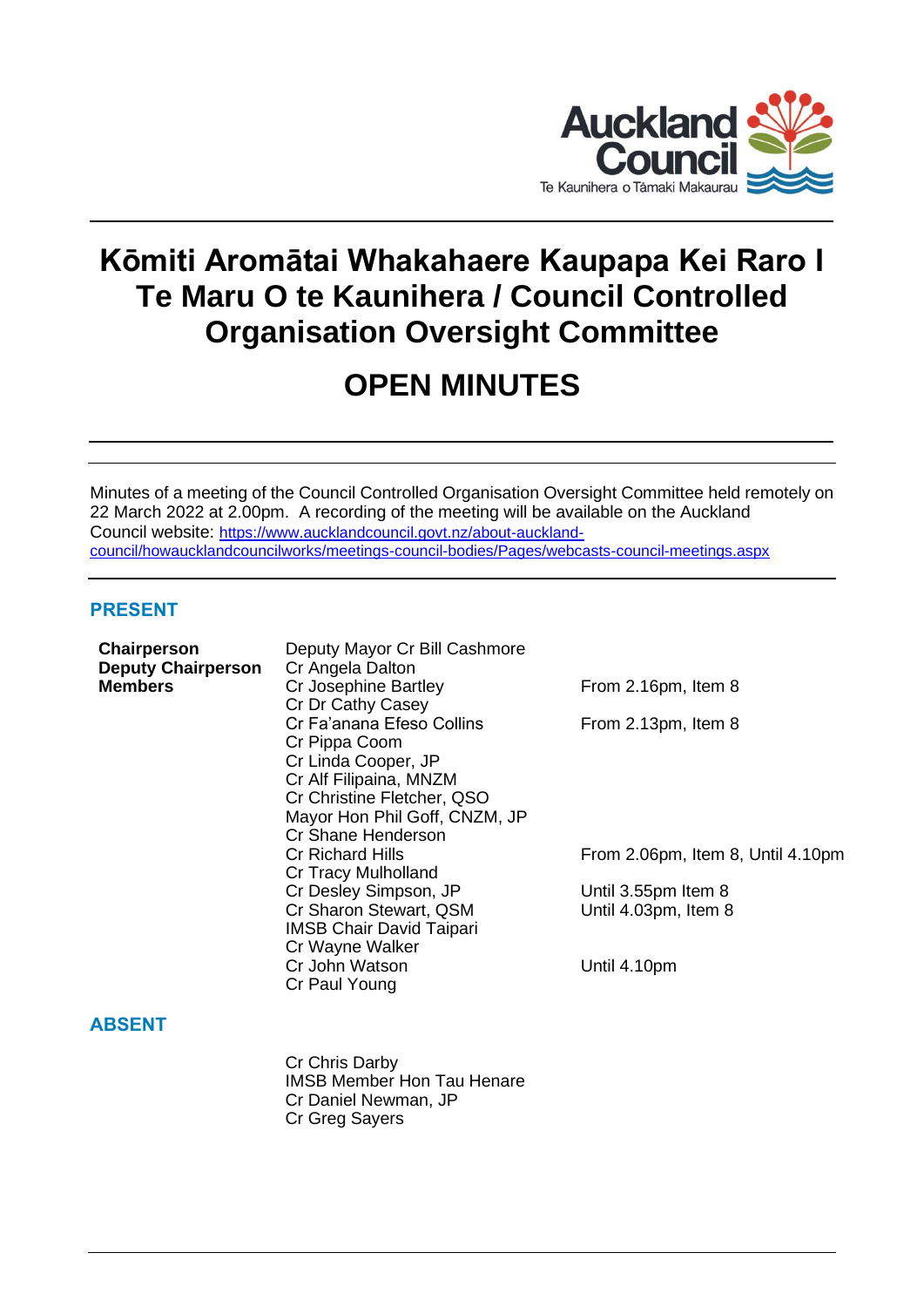

## **IN ATTENDANCE**

Auckland Transport

Adrienne Young-Cooper Board Chair<br>Mark Laing Executive G Mark Laing<br>
Mark Lambert **Executive General Manager Finance**<br>
Executive General Manager Integrate Andrew Allen Executive General Manager Transport Services

Auckland Unlimited Mark Franklin Board Chair Nick Hill<br>Justine White **Chief Executive**<br>Chief Finance C

Eke Panuku Paul Majurey **Board Chair**<br>
David Rankin **Bull Chair**<br>
Chief Execu

**Watercare** Margaret Devlin Board Chair<br>
Jon Lamonte Chief Execu

**Chief Finance Officer** 

Executive General Manager Integrated Networks

David Rankin<br>
Chief Executive<br>
Chief Finance C Chief Finance Officer

**Chief Executive** 

Ports of Auckland Limited **Jan Dawson** Board Chair<br>
Roger Gray **Board Chair**<br>
Chief Execu Wayne Thompson

Chief Executive<br>Chief Finance Officer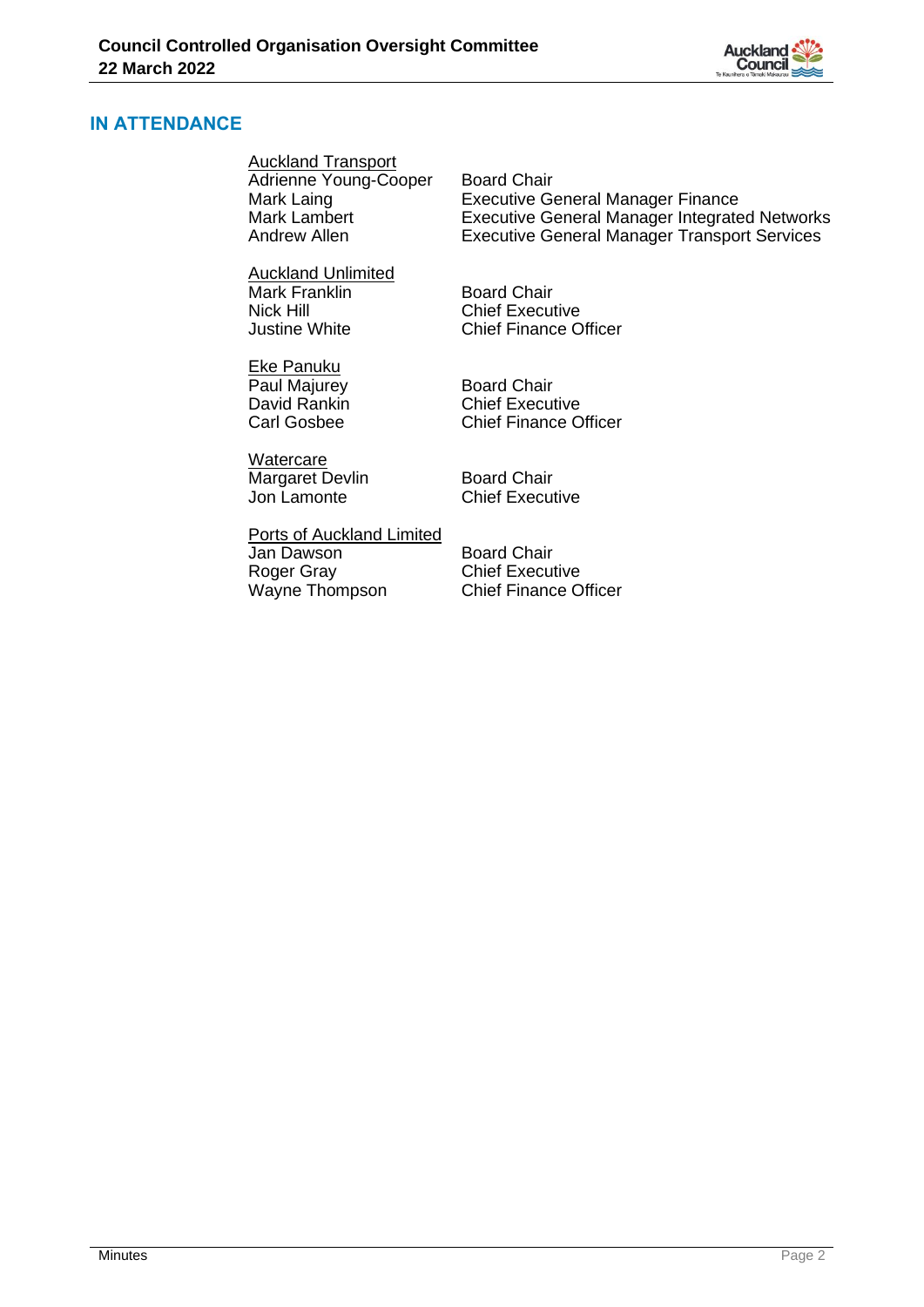

Note: a roll-call was conducted that ascertained the following members were in attendance at the commencement of the meeting:

| <b>Member</b>                       |              | <b>Member</b>               |              |
|-------------------------------------|--------------|-----------------------------|--------------|
| Deputy Mayor BC Cashmore            | ✓            | Cr S Henderson              | $\checkmark$ |
| Cr A Dalton                         | $\checkmark$ | Cr R Hills                  |              |
| Cr J Bartley                        |              | Cr T Mulholland             | $\checkmark$ |
| Cr C Casey                          | $\checkmark$ | <b>Cr D Newman apology</b>  |              |
| Cr E Collins                        |              | Cr G Sayers apology         |              |
| Cr P Coom                           | $\checkmark$ | Cr D Simpson                | $\checkmark$ |
| Cr L Cooper                         | $\checkmark$ | Cr S Stewart                | $\checkmark$ |
| <b>Cr C Darby apology</b>           |              | <b>IMSB Chair D Taipari</b> | $\checkmark$ |
| Cr A Filipaina                      | $\checkmark$ | Cr W Walker                 | $\checkmark$ |
| Cr C Fletcher                       | $\checkmark$ | Cr J Watson                 | $\checkmark$ |
| Mayor P Goff                        | $\checkmark$ | Cr P Young                  | $\checkmark$ |
| <b>IMSB Member T Henare apology</b> |              |                             |              |

## **1 Apologies**

Resolution number CCO/2022/1

MOVED by Deputy Mayor BC Cashmore, seconded by Cr A Dalton:

**That the Council Controlled Organisation Oversight Committee:**

**a) accept the apologies from:**

#### **Absence**

**Cr Chris Darby IMSB Member Hon Tau Henare – on board business Cr Daniel Newman Cr Greg Sayers – on council business**

## **Early Departure**

**Cr Desley Simpson – on council business**

**CARRIED**

## **2 Declaration of Interest**

There were no declarations of interest.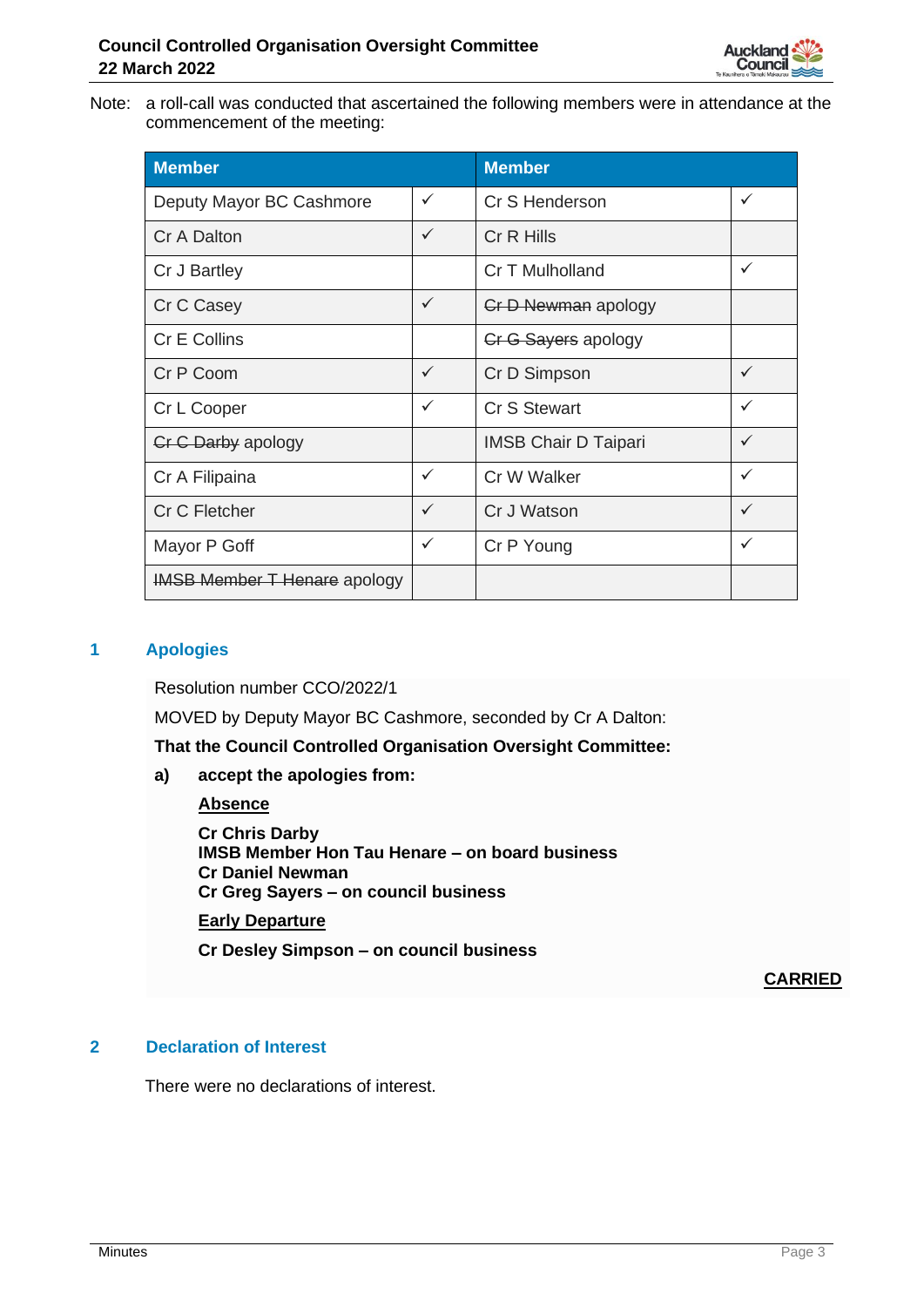

## **3 Confirmation of Minutes**

Resolution number CCO/2022/2

MOVED by Cr A Dalton, seconded by Cr D Simpson:

**That the Council Controlled Organisation Oversight Committee:**

**a) confirm the ordinary minutes of its meeting, held on Tuesday, 14 December 2021, as a true and correct record.**

**CARRIED**

#### **4 Petitions**

There were no petitions.

#### **5 Public Input**

There was no public input.

## **6 Local Board Input**

There was no local board input.

## **7 Extraordinary Business**

Pursuant to Standing Order 2.4.6, the meeting agreed to receive a verbal update relating to the general business of the committee (Auckland Unlimited report: Reimagining Tāmaki Makaurau Auckland: harnessing the region's potential") at Item 14 – Consideration of Extraordinary Items.

## **8 Quarter Two Performance Reports 2021/2022 Substantive Council-controlled organisations and Ports of Auckland**

Presentations from the substantive Council-controlled Organisations and Ports of Auckland Limited were provided. Copies have been placed on the official minutes and are available on the Auckland Council website as minutes attachments.

Executive leaders and board members from the Council-controlled Organisations and Ports of Auckland Limited were in attendance to speak with the committee.

#### Auckland Transport

Adrienne Young-Cooper, Board Chair, Mark Laing, Executive General Manager Finance, Mark Lambert, Executive General Manager Integrated Networks, and Andrew Allen, Executive General Manager Transport Services

#### Auckland Unlimited

Mark Franklin, Board Chair, Nick Hill, Chief Executive and Justine White, Chief Financial **Officer** 

#### Eke Panuku

Paul Majurey, Board Chair, David Rankin, Chief Executive, Carl Gosbee, Chief Financial **Officer**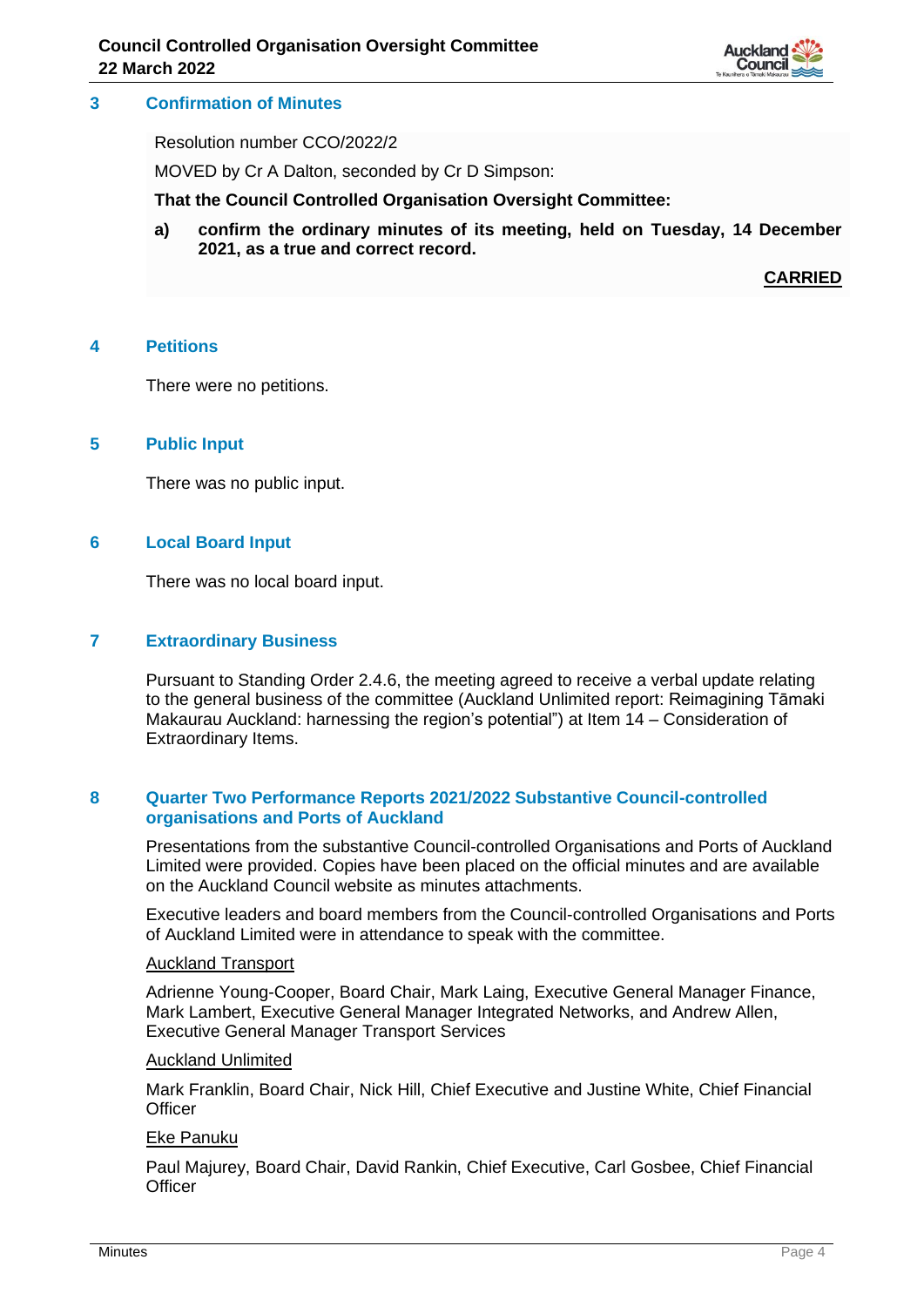

## **Watercare**

Margaret Devlin, Board Chair, Jon Lamonte, Chief Executive

Ports of Auckland Limited

Jan Dawson, Chair, Roger Gray, Chief Executive, and Wayne Thompson, Chief Finance **Officer** 

*Cr R Hills entered the meeting at 2.09pm. Cr J Bartley entered the meeting at 2.16pm. Cr D Simpson retired from the meeting at 3.55pm. Cr S Stewart retired from the meeting at 4.03pm.*

Resolution number CCO/2022/3

MOVED by Deputy Mayor BC Cashmore, seconded by Cr A Dalton:

**That the Council Controlled Organisation Oversight Committee:**

**a) receive the 2021/2022 second quarter reports of the substantive Councilcontrolled Organisations and Ports of Auckland Limited, provided as attachments A to G of the agenda report.**

## **CARRIED**

## **Attachments**

- A 22 March 2022, Council Controlled Organisation Oversight Committee, Item 8 Quarter Two Performance Reports 2021/2022 Substantive Council controlled organisations and Ports of Auckland, Auckland Transport presentation
- B 22 March 2022, Council Controlled Organisation Oversight Committee, Item 8 Quarter Two Performance Reports 2021/2022 Substantive Council controlled organisations and Ports of Auckland, Auckland Unlimited presentation
- C 22 March 2022, Council Controlled Organisation Oversight Committee, Item 8 Quarter Two Performance Reports 2021/2022 Substantive Council controlled organisations and Ports of Auckland, Eke Panuku presentation
- D 22 March 2022, Council Controlled Organisation Oversight Committee, Item 8 Quarter Two Performance Reports 2021/2022 Substantive Council controlled organisations and Ports of Auckland, Watercare presentation
- E 22 March 2022, Council Controlled Organisation Oversight Committee, Item 8 Quarter Two Performance Reports 2021/2022 Substantive Council controlled organisations and Ports of Auckland, Ports of Auckland presentation

The meeting adjourned at 4.05pm and reconvened at 4.10pm.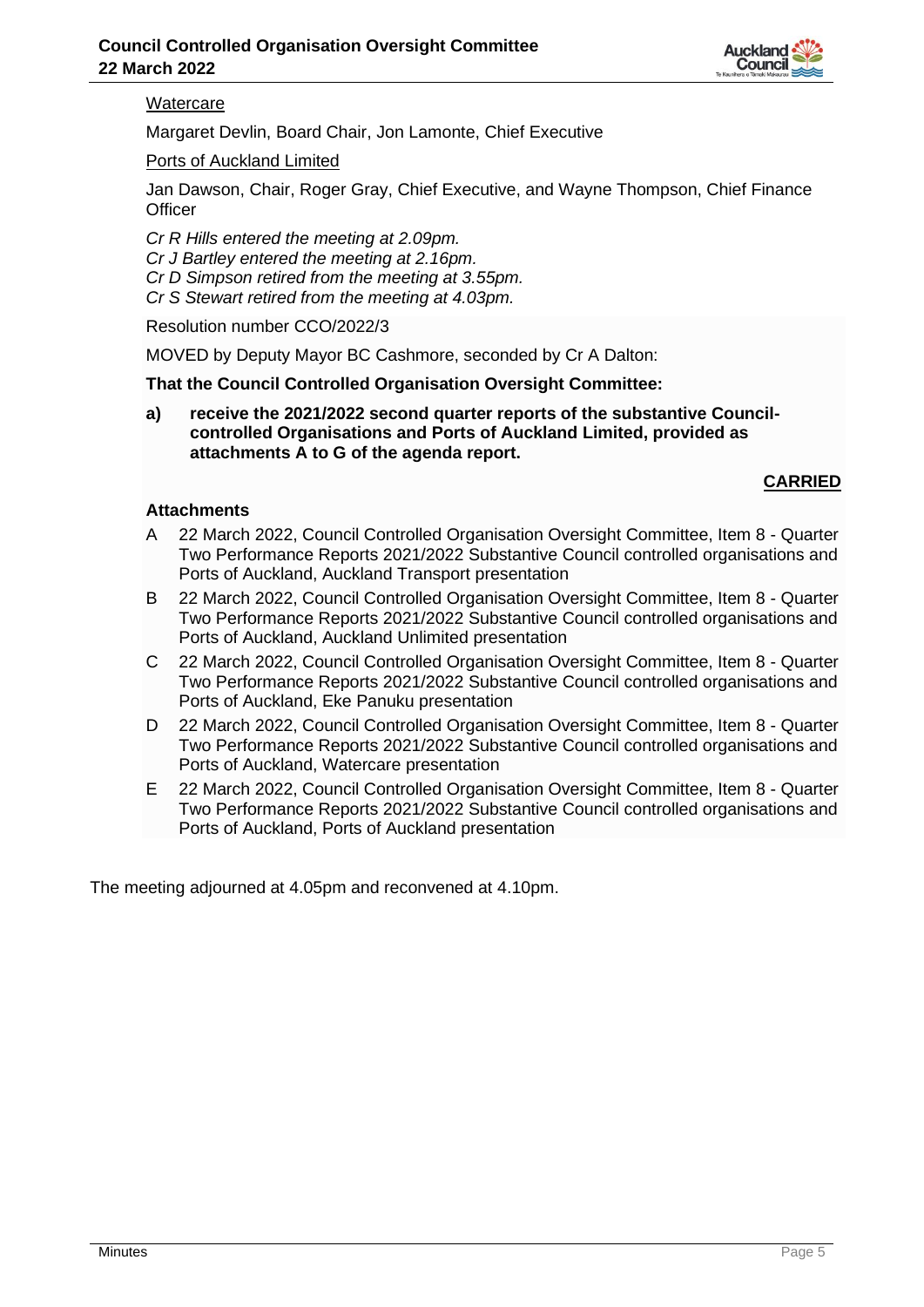

Note: a roll-call was conducted that ascertained the following members were in attendance when the meeting reconvened:

| <b>Member</b>                       |              | <b>Member</b>               |   |
|-------------------------------------|--------------|-----------------------------|---|
| Deputy Mayor BC Cashmore            | ✓            | Cr S Henderson              | ✓ |
| Cr A Dalton                         | $\checkmark$ | Cr R Hills                  |   |
| Cr J Bartley                        | $\checkmark$ | Cr T Mulholland             |   |
| Cr C Casey                          | $\checkmark$ | <b>Cr D Newman apology</b>  |   |
| Cr E Collins                        | $\checkmark$ | <b>Cr G Sayers apology</b>  |   |
| Cr P Coom                           | $\checkmark$ | Cr D Simpson apology        |   |
| Cr L Cooper                         | $\checkmark$ | <b>Cr S Stewart apology</b> |   |
| <b>Cr C Darby apology</b>           |              | <b>IMSB Chair D Taipari</b> |   |
| Cr A Filipaina                      | $\checkmark$ | Cr W Walker                 | ✓ |
| Cr C Fletcher                       | $\checkmark$ | Cr J Watson                 |   |
| Mayor P Goff                        | $\checkmark$ | Cr P Young                  | ✓ |
| <b>IMSB Member T Henare apology</b> |              |                             |   |

## **9 Amendment to the constitution of Watercare Services Limited**

*IMSB Chair D Taipari returned to the meeting at 4.12pm.*

Resolution number CCO/2022/4

MOVED by Cr L Cooper, seconded by Cr A Dalton:

**That the Council Controlled Organisation Oversight Committee:**

- **a) approve an amendment to the Watercare Services Limited constitution to remove the restriction on directors serving more than three consecutive terms**
- **b) delegate to the chief executive the authority to execute a shareholders resolution to make this amendment and take any other required steps**.

#### **CARRIED**

Note: Pursuant to Standing Order 1.8.6, Cr T Mulholland requested that her dissenting vote be recorded.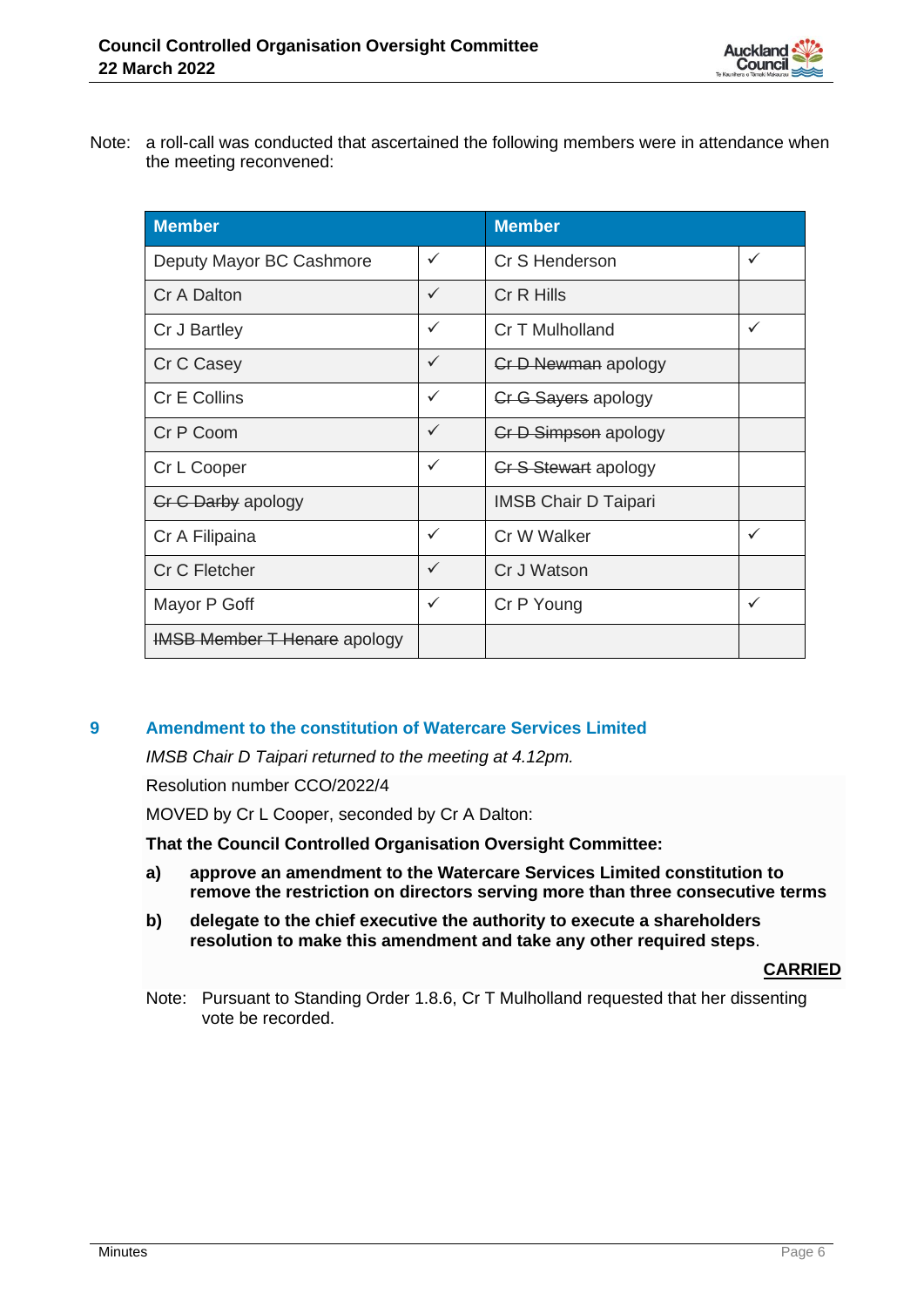## **10 CCO Review: Implementation Programme Update**

Note: Attachment A of the agenda report was an incorrect version. A copy of the correct version has been placed on the official minutes and is available on the Auckland Council website as a minutes attachment.

Resolution number CCO/2022/5

MOVED by Deputy Mayor BC Cashmore, seconded by Mayor P Goff:

**That the Council Controlled Organisation Oversight Committee:**

- **a) receive the update on the implementation programme for the Council-controlled Organisations Review**
- **b) note that in response to Recommendation 42, staff consider that Councilcontrolled Organisations constitutions already express that Council-controlled Organisations have both commercial and public good objectives, the new Statement of Expectations has a section about these objectives, and that the most appropriate place for a specific balance to be expressed is in the annual Statement of Intent**.

## **CARRIED**

## **Attachments**

A 22 March 2022, Council Controlled Organisation Oversight Committee, Item 10 - CCO Review: Implementation Programme Update, Auckland Unlimited presentation - CCO Review Implementation – progress by recommendation, March 2022

## **11 Liaison councillors' updates**

Resolution number CCO/2022/6

MOVED by Cr E Collins, seconded by Cr A Dalton:

**That the Council Controlled Organisation Oversight Committee:**

**a) tūtohi / receive the updates from liaison councillors to the Council Controlled Organisations.** 

**CARRIED**

## **12 Review of Forward Work Programme - Council Controlled Organisation Oversight Committee**

Resolution number CCO/2022/7

MOVED by Deputy Mayor BC Cashmore, seconded by Cr P Coom:

**That the Council Controlled Organisation Oversight Committee:**

- **a) riro / receive and arotake / review the progress on the 2022 forward work programme as appended in Attachment A of the agenda report.**
- **b) whakaae / approve the forward work programme as agreed to at the meeting to October 2022.**

## **CARRIED**

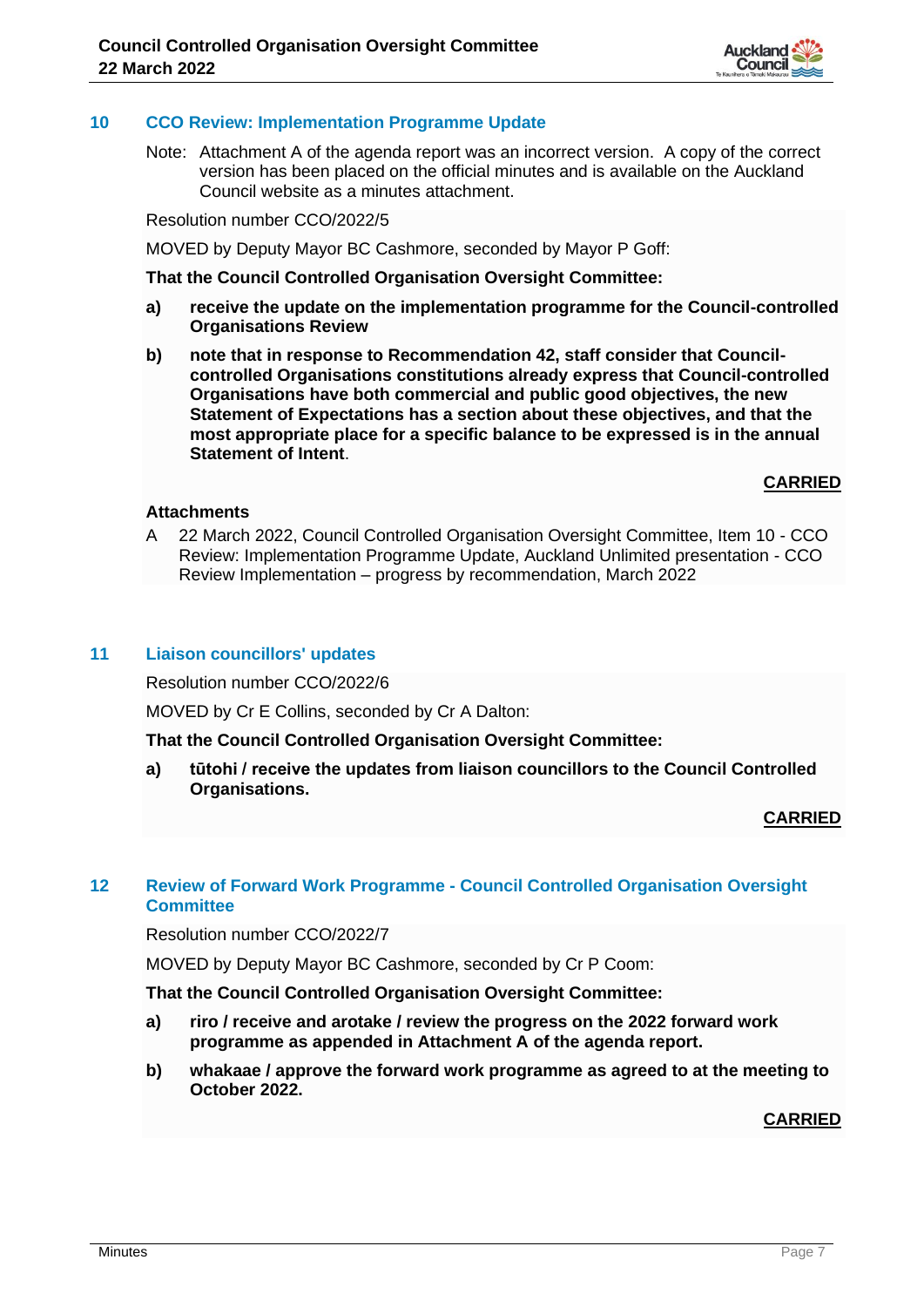

**13 Summary of Council Controlled Organisation Oversight Committee information memoranda and briefings - 22 March 2022**

Resolution number CCO/2022/8

MOVED by Deputy Mayor BC Cashmore, seconded by Cr C Casey:

**That the Council Controlled Organisation Oversight Committee:**

**a) tūtohi / receive the Summary of Council Controlled Organisation Oversight Committee information memoranda and briefings – 22 March 2022.**

**CARRIED**

## **14 Consideration of Extraordinary Items**

Pursuant to Standing Order 2.4.6, the committee agreed to receive a verbal update in relation to the Auckland Unlimited report: Reimagining Tāmaki Makaurau Auckland: harnessing the region's potential".

Chairperson, Deputy Mayor BC Cashmore acknowledged the work of Koi Tu: The Centre for Informed futures in presenting the report "Reimagining Tāmaki Makaurau Auckland: harnessing the region's potential" that was commissioned by Auckland Unlimited.

The draft report had been presented to Auckland Councillors (twice), Local Board Chairs, Auckland business leaders and Auckland Policy Office leadership group. The report had generated a lot of interest from all parties in utilising the report to facilitate discussion with Aucklanders, Government agencies and those outside Auckland.

Feedback had been incorporated into the final document which would be publicly released on 23 March 2022. All members would receive a copy of the report which would be embargoed until 5.00am on 23 March 2022.

## **15 Procedural motion to exclude the public**

Resolution number CCO/2022/9

MOVED by Deputy Mayor BC Cashmore, seconded by Cr A Dalton:

**That the Council Controlled Organisation Oversight Committee:**

**a) exclude the public from the following part(s) of the proceedings of this meeting.**

**The general subject of each matter to be considered while the public is excluded, the reason for passing this resolution in relation to each matter, and the specific grounds under section 48(1) of the Local Government Official Information and Meetings Act 1987 for the passing of this resolution follows.**

**This resolution is made in reliance on section 48(1)(a) of the Local Government Official Information and Meetings Act 1987 and the particular interest or interests protected by section 6 or section 7 of that Act which would be prejudiced by the holding of the whole or relevant part of the proceedings of the meeting in public, as follows:**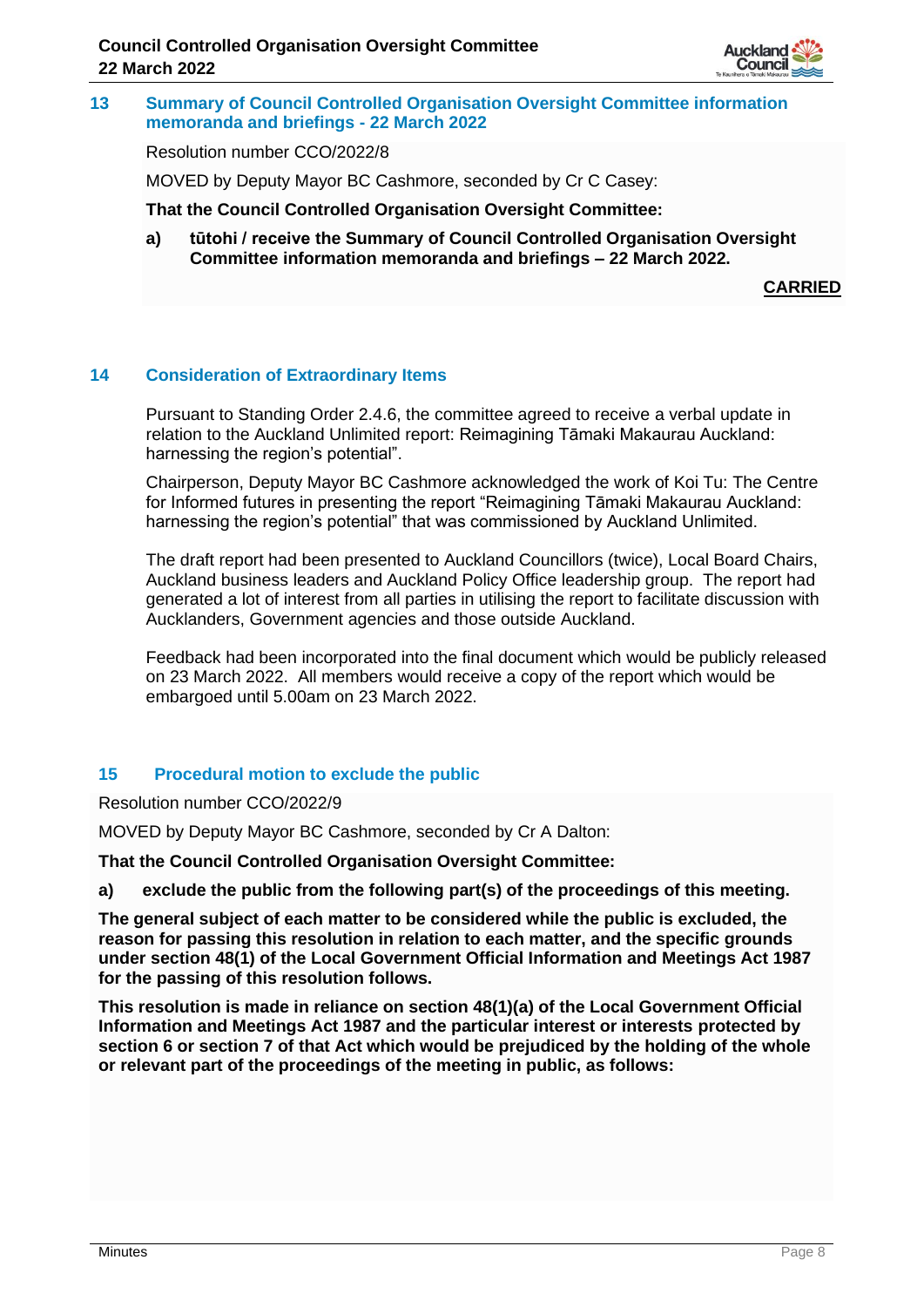

## **C1 CONFIDENTIAL: Defining Auckland Council's Ownership Objectives for the Ports of Auckland Limited**

| Reason for passing this<br>resolution in relation to each<br>matter                                                                                                                   | Particular interest(s) protected<br>(where applicable)                                                                                                                                                                                                                                                                                                     | Ground(s) under section 48(1)<br>for the passing of this resolution                                                                                                                                |
|---------------------------------------------------------------------------------------------------------------------------------------------------------------------------------------|------------------------------------------------------------------------------------------------------------------------------------------------------------------------------------------------------------------------------------------------------------------------------------------------------------------------------------------------------------|----------------------------------------------------------------------------------------------------------------------------------------------------------------------------------------------------|
| The public conduct of the part of<br>the meeting would be likely to<br>result in the disclosure of<br>information for which good<br>reason for withholding exists<br>under section 7. | $s7(2)(h)$ - The withholding of the<br>information is necessary to<br>enable the local authority to<br>carry out, without prejudice or<br>disadvantage, commercial<br>activities.<br>In particular, the report contains<br>information that could prejudice<br><b>Auckland Council and Ports of</b><br><b>Auckland Limited's commercial</b><br>activities. | s48(1)(a)<br>The public conduct of the part of<br>the meeting would be likely to<br>result in the disclosure of<br>information for which good<br>reason for withholding exists<br>under section 7. |

**The text of these resolutions is made available to the public who are present at the meeting and form part of the minutes of the meeting**.

**CARRIED**

4.32pm The public was excluded.

Resolutions in relation to the confidential items are recorded in the confidential section of these minutes and are not publicly available.

5.07pm The public was re-admitted.

## **RESTATEMENTS**

It was resolved while the public was excluded:

## **C1 CONFIDENTIAL: Defining Auckland Council's Ownership Objectives for the Ports of Auckland Limited**

Resolution number CCO/2022/10

MOVED by Deputy Mayor BC Cashmore, seconded by Mayor P Goff:

That the Council Controlled Organisation Oversight Committee:

c) agree that the report and the resolutions will remain confidential due to risks that it may prejudice or disadvantage council's commercial activities.